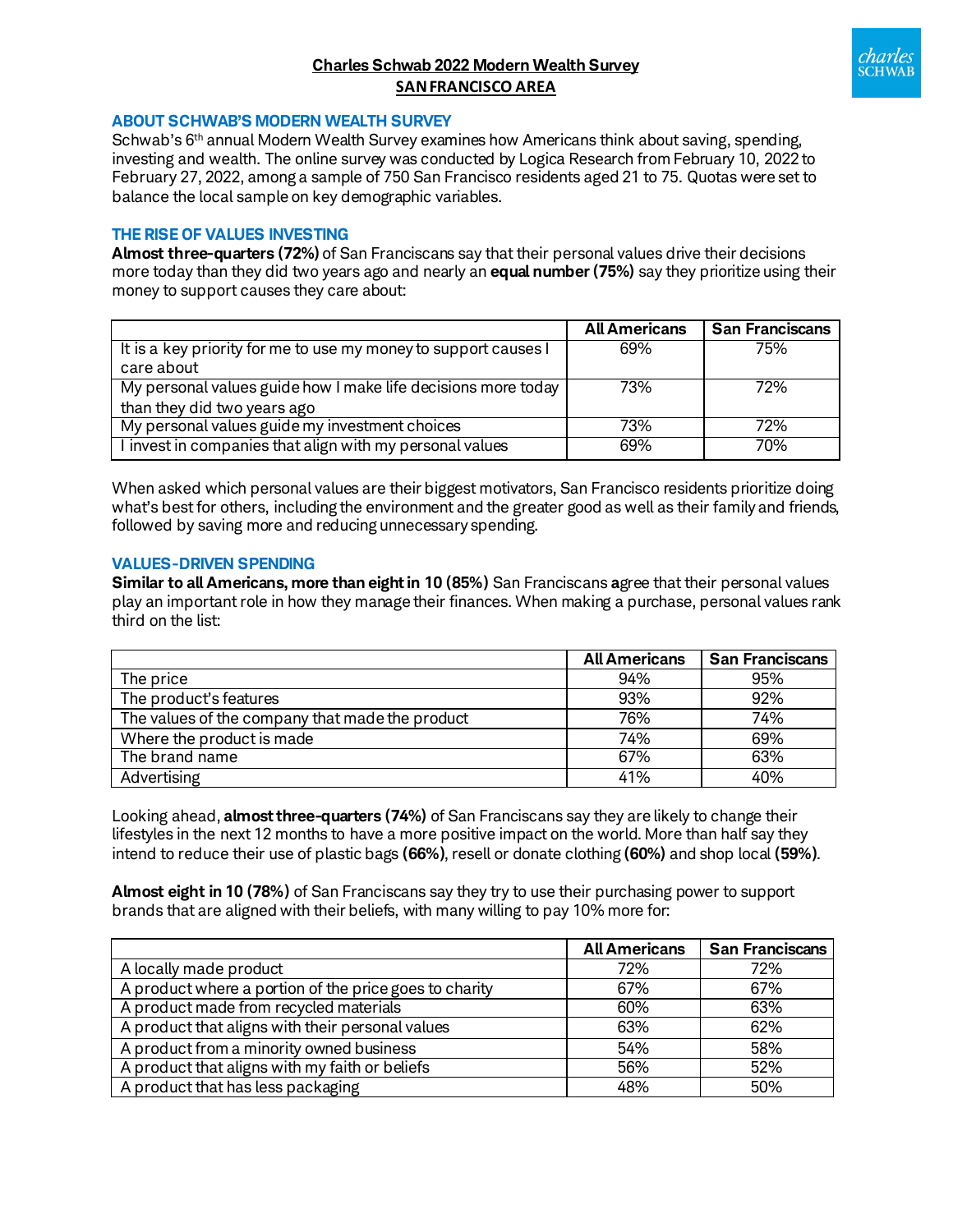

# **Charles Schwab 2022 Modern Wealth Survey SAN FRANCISCO AREA**

## **VALUES-DRIVEN INVESTING**

**Almost three-quarters (72%)** of San Francisco investors agree that their values guide their investment choices, with the following factors influencing investing decisions, among others:

|                                                                            | <b>All Americans</b> | <b>San Franciscans</b> |
|----------------------------------------------------------------------------|----------------------|------------------------|
| Company performance                                                        | 96%                  | 98%                    |
| <b>Risk</b>                                                                | 94%                  | 94%                    |
| Company reputation                                                         | 91%                  | 93%                    |
| The expected dividends                                                     | 92%                  | 91%                    |
| <b>Stock Price</b>                                                         | 93%                  | 90%                    |
| Diversification, how the fund or company fits into my overall<br>portfolio | 90%                  | 89%                    |
| The sector or the industry                                                 | 86%                  | 83%                    |
| Corporate values                                                           | 81%                  | 83%                    |
| How the company treats its employees                                       | 81%                  | 74%                    |

# **PRIORITIZING VALUES IN THE WORKPLACE**

**Similar to all Americans, nine in 10 (91%)** San Francisco-based workers say that it is important for them to feel fulfilled by their work:

|                                                           | <b>All Americans</b> | <b>San Franciscans</b> |
|-----------------------------------------------------------|----------------------|------------------------|
| It is important to me to be fulfilled by my work          | 89%                  | 91%                    |
| Having colleagues and co-workers who respect my personal  | 85%                  | 87%                    |
| values is important to me                                 |                      |                        |
| My personal values guide how I manage my career           | 84%                  | 86%                    |
| I chose my career path based on my personal values and    | 74%                  | 80%                    |
| affinities                                                |                      |                        |
| I chose my employer based on their values                 | 63%                  | 64%                    |
| I would work for a lower salary for a company that better | 59%                  | 62%                    |
| represents my personal values or interests                |                      |                        |
| My work defines who I am                                  | 56%                  | 55%                    |

When looking at the factors that influence San Francisco workers' decisions when it comes to selecting a new job, work life balance and salary are the top factors. Sharing similar values is higher than job title. Other influential factors include:

|                                                            | <b>All Americans</b> | <b>San Franciscans</b> |
|------------------------------------------------------------|----------------------|------------------------|
| Work life balance                                          | 93%                  | 94%                    |
| The salary                                                 | 93%                  | 94%                    |
| The hours                                                  | 92%                  | 91%                    |
| The employee benefits (Healthcare, 401(k), )               | 89%                  | 91%                    |
| The flexibility of where I work (office, home, anywhere)   | 87%                  | 86%                    |
| Opportunity for advancement                                | 84%                  | 83%                    |
| The company's values/mission align with my personal values | 83%                  | 83%                    |
| Working with people who share my values                    | 78%                  | 81%                    |
| The stock options or equity compensation                   | 63%                  | 65%                    |
| The job title                                              | 54%                  | 57%                    |